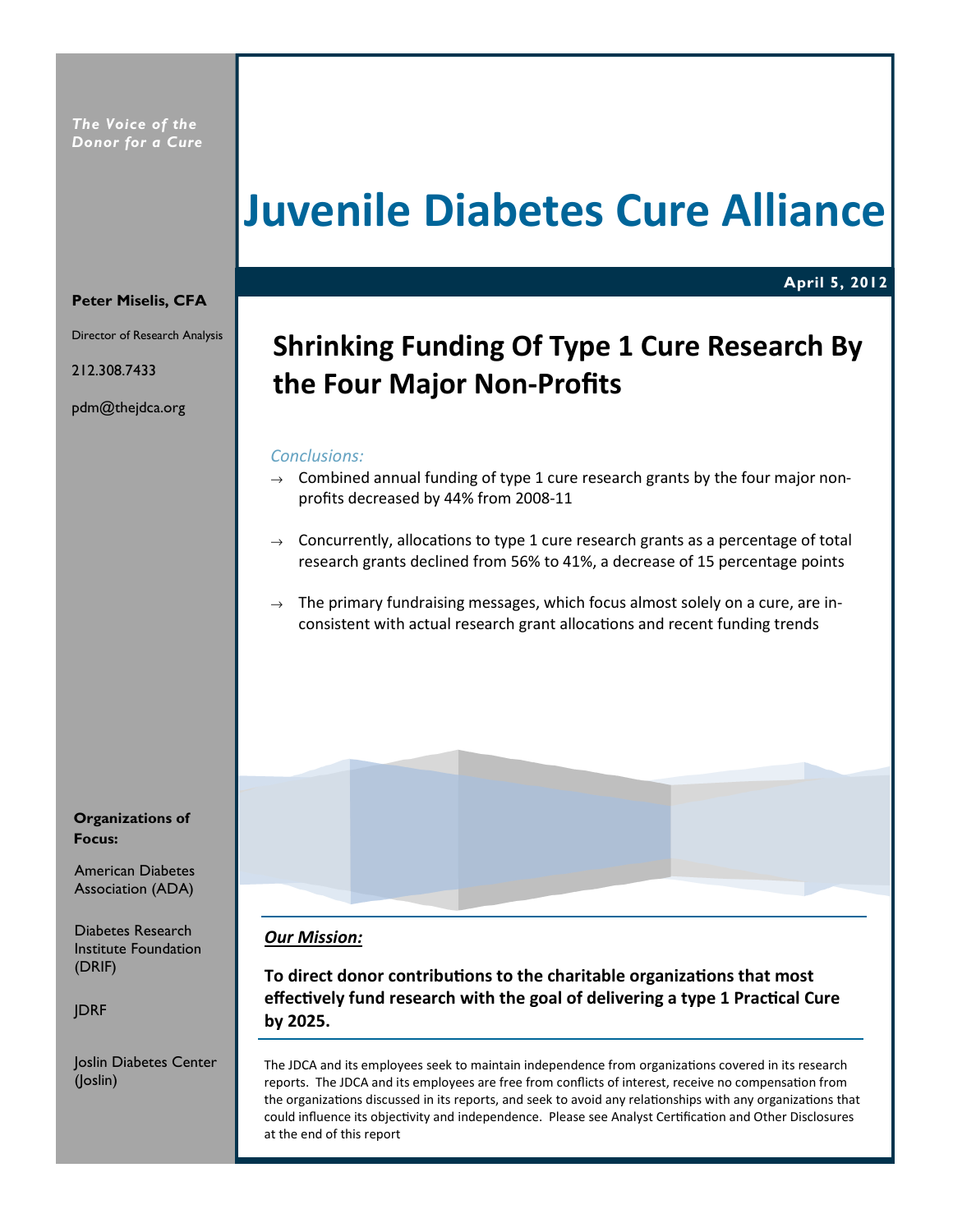### Shrinking Funding Of Type 1 Cure Research By the Four Major Non-Profits

Recent JDCA reports examined the level of type 1 cure research funding by the four major non-profits in the past year and compared it with allocations to non-cure activities over the same time period. That data indicated that type 1 cure research represented a small percentage of the non-profits total expenses.<sup>1</sup> We now take a slightly longer term view and analyze the trend in funding for type 1 cure research in comparison to the organizations' funding of other research activities over the past four years.

We estimate that contributions to the four major type 1 non-profits combined were \$370 million in 2011, which testifies to the donor community's passionate support for type 1 cure research.<sup>2</sup> The diabetes charitable organizations benefit from this robust degree of financial support which makes large type 1 cure development efforts possible.

The JDCA compiled information related to type 1 cure research using data supplied by the non-profits, which we have supplemented with JDCA estimates in select instances where an organization did not provide the information. The data presented in the following graphs is striking, in our view, and leads to very disappointing conclusions for donors that contribute for the reason of a type 1 cure.

Exhibit A depicts the four charities' allocations to type 1 cure research for the period 2008-11. Since the non-profits have not defined a cure for type 1, we believe that their reported cure research allocations fall short of the JDCA's definition of Practical Cure research. The JDCA does not consider prevention research to be cure research, however, the charities do not segregate prevention allocations from cure allocations in their public reporting. Therefore, for the purposes of our analysis in this report, we have utilized cure/prevent research allocations as reported by the non-profits.



Exhibit A: Type 1 Cure Research Grant Allocations By the Four Major Non-Profits

Source: Charity and Foundation data and JDCA estimates. Please see endnote 3 for a more complete description.

# **Exhibit A Summary Observations**

- $\rightarrow$  Total combined type 1 cure research grants for the four non-profits decreased dramatically from 2008-11, from \$138 million to \$77 million, a decline of 44% according to JDCA estimates
- Combined type 1 cure research grants for the four non-profits declined in every year from 2008-11
- Funding of type 1 cure research was lower in 2011 than in 2008 for each of the four organizations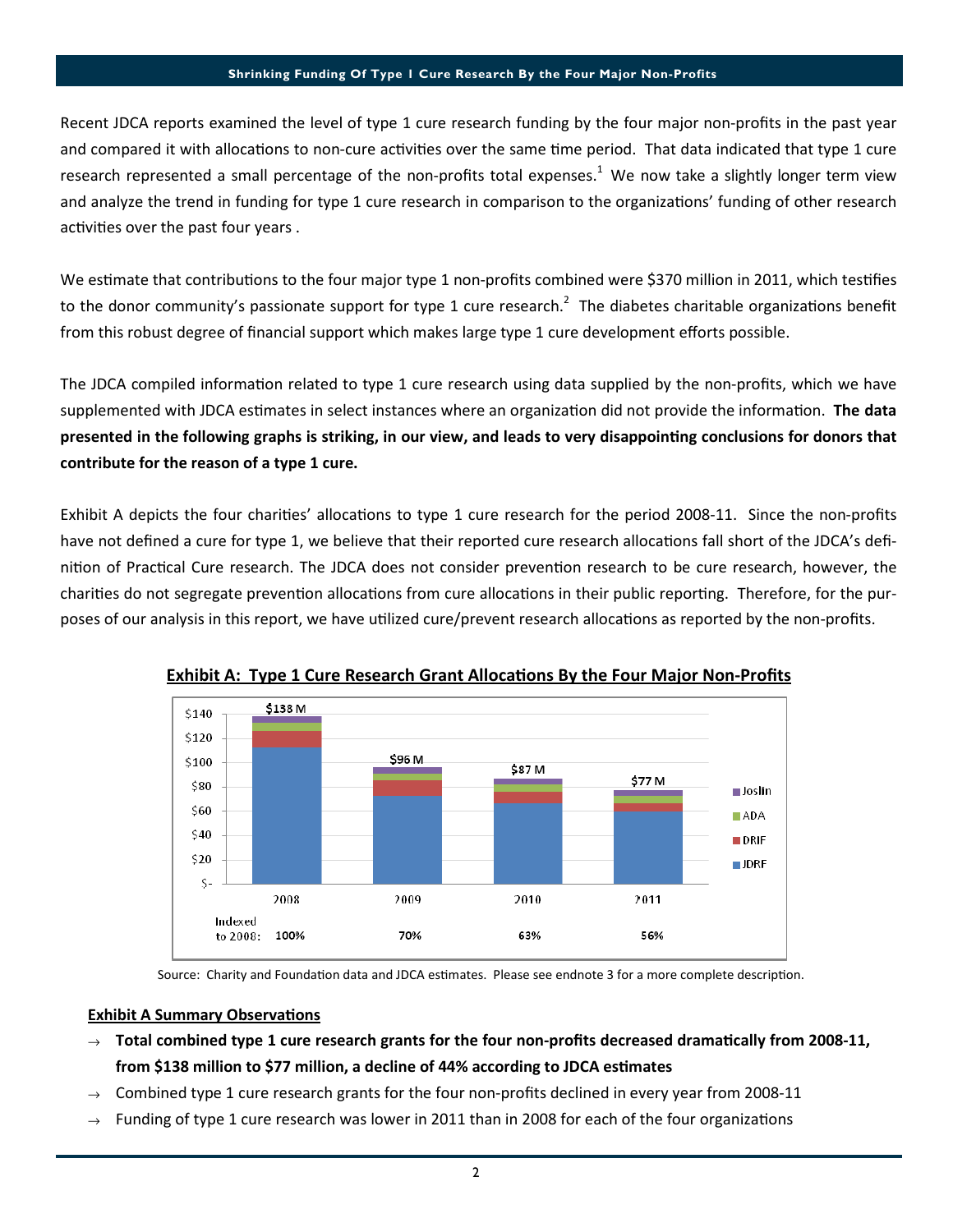# Shrinking Funding Of Type 1 Cure Research By the Four Major Non-Profits

The percentage decrease in type 1 cure research grant allocations varied by individual organization and ranged from an estimated decline of 14% to a decline of 50% for the period

External forces have exerted negative influences on the level of absolute dollars directed to type 1 cure research. The financial crisis that began in 2008 adversely affected philanthropy in general, including donations to the diabetes charities.<sup>4</sup> The graph in Exhibit B attempts to eliminate the effect of external economic influences by focusing on type 1 cure research expenditures as a percentage of total research grants instead of the absolute dollar expenditures. As a reminder, Total Research Grant figures include cure, glucose control, and complications research.





Source: Charity and Foundation data and JDCA estimates. Please see endnote 5.

# **Exhibit B Summary Observations**

- $\rightarrow$  Type 1 cure research spending as a percentage of the combined research grants decreased from an estimated 56% in 2008 to an estimated 41% in 2011——effectively, this means that in 2008 nearly six out of every ten research dollars were spent on a type 1 cure, whereas in 2011 that number decreased to only four out of ten
- $\rightarrow$  The 41% of research spending that is allocated to type 1 cure research grants is overshadowed by the remaining 59% that is directed to either treatments (glucose control and complications) or, in the case of Joslin and the ADA, type 2 research
- $\rightarrow$  It is our observation that cure research has become a lower funding priority for at least one of the four major charities

# Why Has Type 1 Cure Research Spending Declined?

Changes in research priorities may have occurred within the individual organizations and may help to explain some of the decrease in type 1 cure research funding. Exhibit C graphs the individual charities' allocations to type 1 cure research grants as a percentage of their total grants and helps to identify the relative importance of type 1 cure research within each organizations' funding priorities.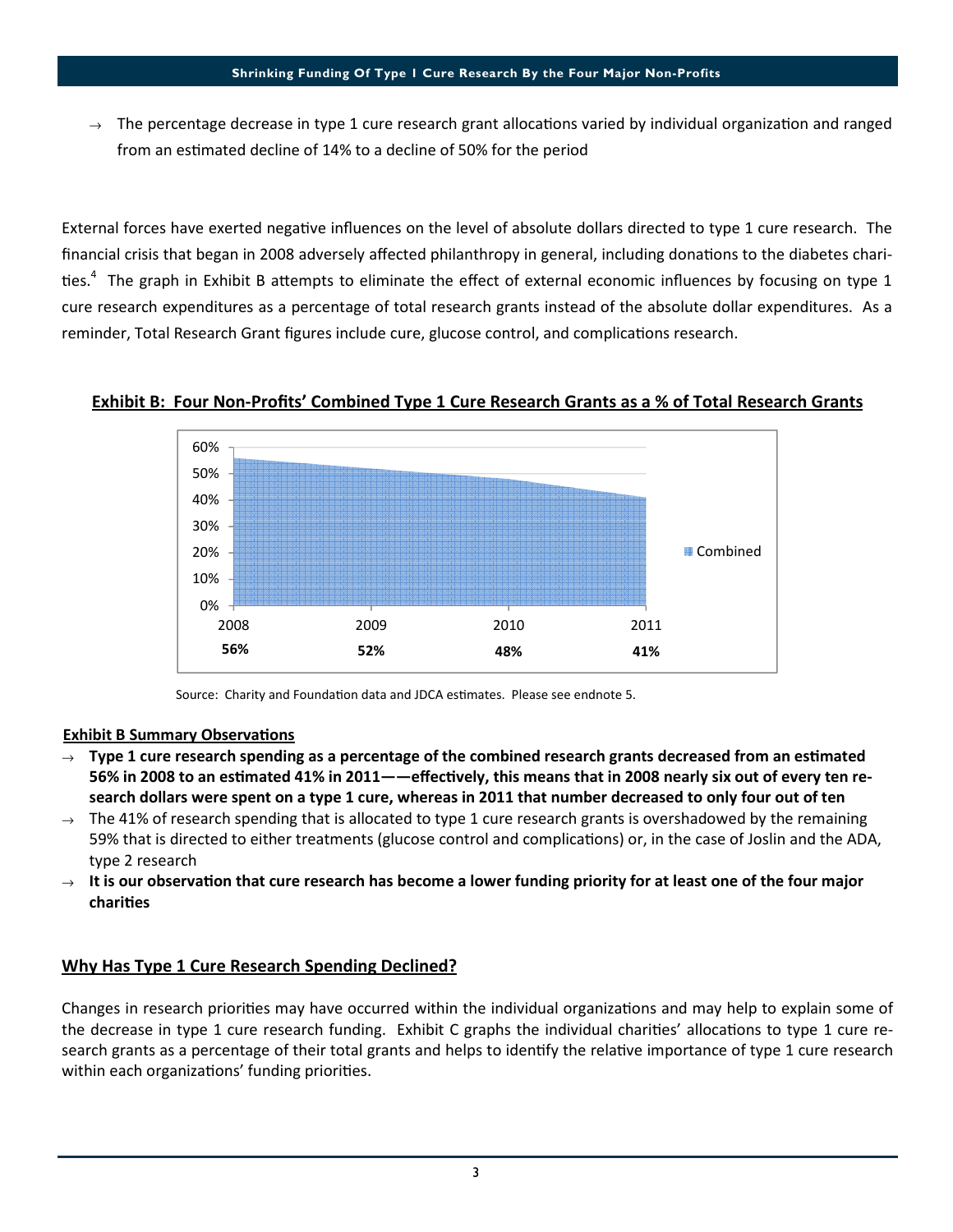

Exhibit C: Type 1 Cure Research Grants as a % of Total Research Grants

Source: Charity and Foundation data and JDCA estimates. Please see endnote 6.

# **Exhibit C Summary Observations**

- $\rightarrow$  JDRF experienced a dramatic decrease in its allocation to cure research grants from 72% to 52% from 2008-11
- $\rightarrow$  DRIF has the highest and steadiest allocation at 100%, as it states that all of its research funding is directed to cure research.
- $\rightarrow$  Both the ADA and Joslin have remained relatively steady, however, their percentages are low when compared with the DRIF or JDRF

JDRF is easily the largest funder of type 1 cure research among the four non-profits we cover. Given its disproportionate weighting among the four, JDRF's decrease in cure research funding is the primary reason why the total combined type 1 cure research grants decreased from 2008 to 2011.

Examining JDRF's allocations may reveal clues about the decrease in total type 1 cure research grants. Exhibit D graphs JDRF's division of total research grants among cure, glucose control, and complications research for the period 2008-11.





Source: JDRF Research Funding Fact Sheets for 2008-2011 including JDCA estimates for 2011. Please see footnote 7 for a description of the JDCA estimates.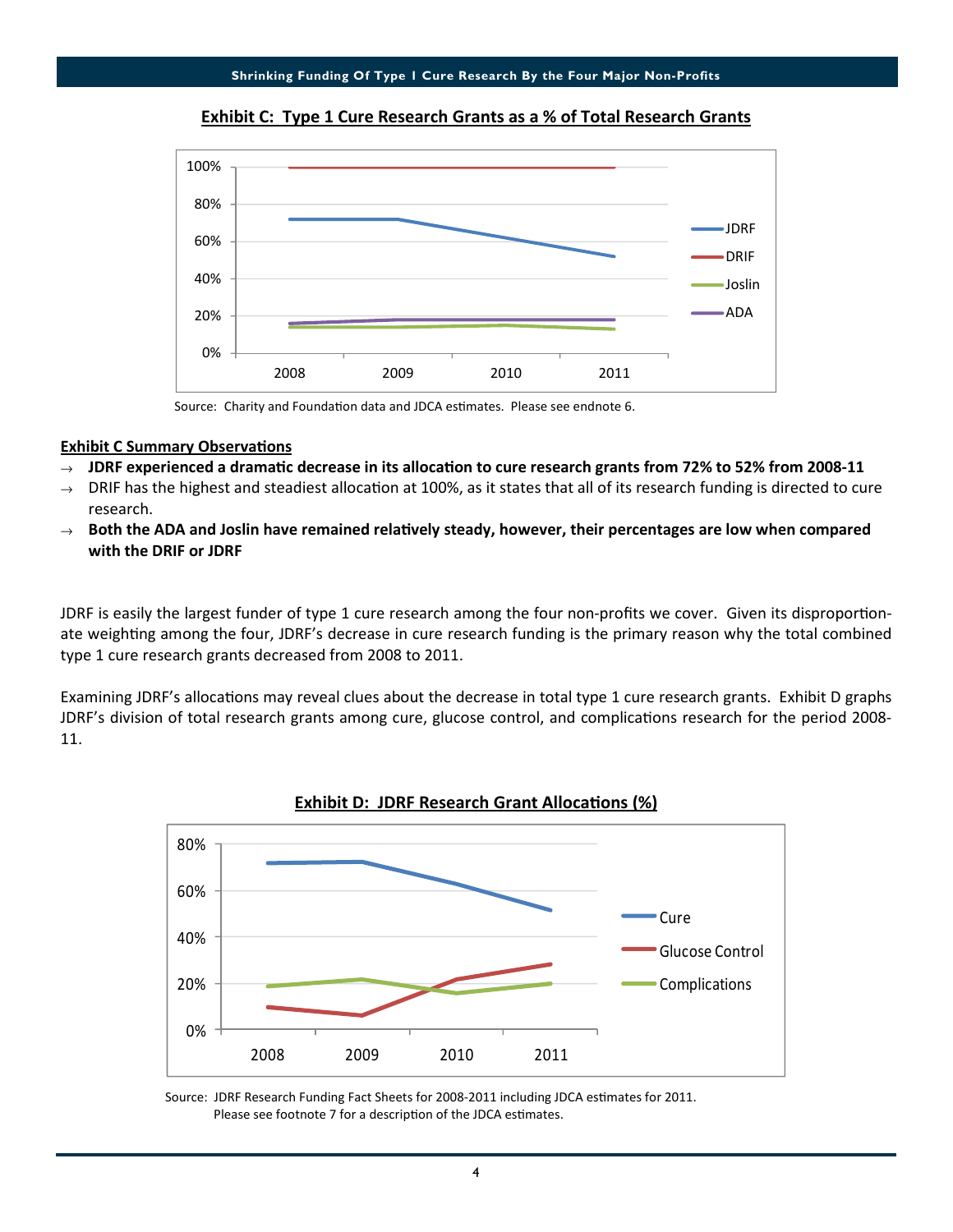# Shrinking Funding Of Type 1 Cure Research By the Four Major Non-Profits

# **Exhibit D Summary Observations**

- $\rightarrow$  Cure research grants decreased 20 percentage points from 72% to 52%
- $\rightarrow$  Combined allocations to Glucose Control and Complications (Treatments) correspondingly gained 20 percentage points from 28% to 48%
- $\rightarrow$  Glucose Control alone increased from 10% to 28%

We note that JDRF's growing commitment to Treatments is not supported by the heavily cure-oriented message that is used to solicit donations.<sup>8</sup> In addition, Treatments is an area that is adequately funded by the commercial sector due to abundant consumer demand for innovative products.<sup>9</sup>

# Summary and Conclusion

At the heart of the efforts to develop a cure for people living with type 1 is a passionate and committed community of supporters. Although the total support they provide seems immeasurable, one tangible metric is the level of donations to the four major type 1 charities. In 2011 donors gave an estimated \$370 million to the four organizations and an estimated \$77 million was allocated to type 1 cure research grants. We believe this level of donor support is capable of funding a significantly larger type 1 cure research program.

We have illustrated that funding for type 1 cure research grants declined in both absolute dollar terms and as a percentage of total research grants for the period 2008-11. In addition, spending on type 1 cure research in 2011 was overshadowed by allocations to other types of research which include research for Treatments and for type 2. Therefore, we conclude that funding type 1 cure research is either a low priority or a declining priority relative to other research alternatives at most of the four major diabetes charities.

For this report, the JDCA utilized each non-profit's self-defined cure/prevent research allocations for purposes of analytical uniformity. As a result, the cure figures in this report represent a broad definition of what constitutes cure research. For example, the JDCA does not consider prevention research to be cure research, yet prevention allocations are included in the data provided by the non-profits. We have also not verified that the individual projects that the organizations classify as cure research are, in fact, exactly that. In any event, it is clear that overall type 1 cure research levels are declining which is a significant trend in the wrong direction that is very disappointing for cure donors.

Cure minded donors that seek to reverse this trend may wish to attach a stipulation with their donation stating their wish to fund Practical Cure research, as defined by the JDCA, i.e. research that has the potential to cure individuals living with type 1 by 2025. $^{10}$